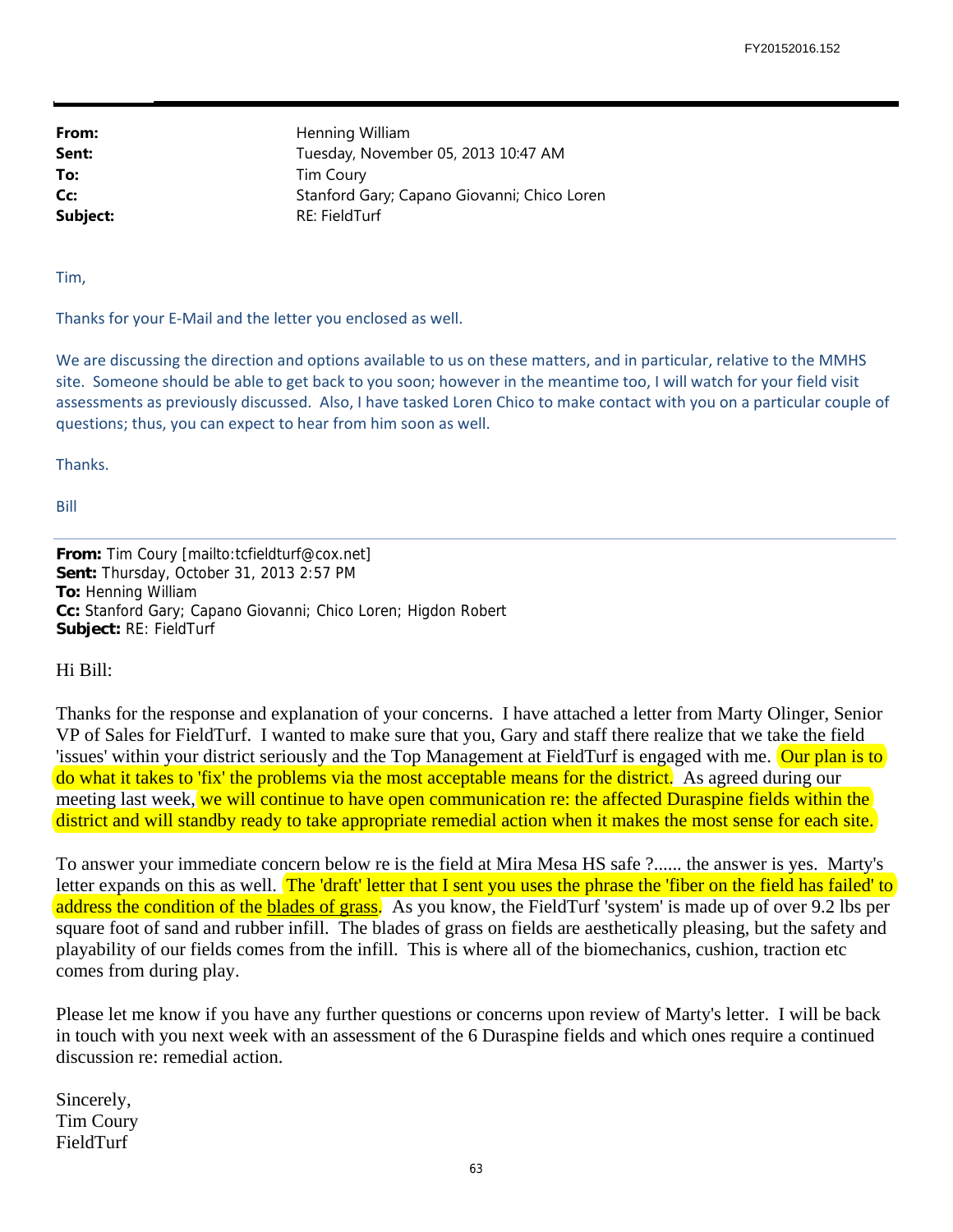**From:** Henning William [mailto:bhenning@sandi.net] **Sent:** Monday, October 28, 2013 8:41 AM **To:** Tim Coury **Cc:** Stanford Gary; Capano Giovanni; Chico Loren; Higdon Robert **Subject:** RE: FieldTurf

Tim,

Please see my remarks inserted within your E‐Mail in **bold**, **green**, font below. Additionally however, as opposed to the "draft" letter you enclosed and addressed to me, some applicable, additional, comments would be as follows:

- 1. You originally called Loren Chico, explaining your "offer" and thereafter, met with him to explain in greater detail.
- 2. You then met with Gary Stanford and me to present the background of your ongoing legal situation with a vendor/supplier/manufacturer to FieldTurf, and the parameters that, as you explained, are obligated to operate and offer thereunder, by dictate of the Court.
- 3. It was mentioned to you about the ongoing district bond‐funded, stadium replacement project that is currently scheduled and how your offer to replace the current FieldTurf product would present a logistical as well as potential "care" problem with such new construction occurring just after a ST replacement occurred.
- 4. It was then concluded that an immediate replacement of the existing ST product should likely not occur.
- 5. It was further indicated that replacement with the same (defective) product did not seem like an appropriate direction in which to proceed and/or for the district to accept as a solution, insofar as correcting a faulty product for which the district previously contracted.
- 6. It was also stated there was concern that a "free replacement" may turn into an additional cost to the district if during such replacement operation there was something of an "additional, non‐covered, work nature" that was deemed necessary to be included before the "free replacement" could proceed.
- 7. In the 2nd paragraph of your "draft" letter to me, you state the following: "*It has been determined the fiber on the field has failed.*" The words, "*has failed*" are different from that which was stated in the meeting with Gary and me. More specifically, we understood you to be indicating that the problem was aesthetic in nature as it created large blotches of black areas where the ballast has become inappropriately visible. That said, the words "*has failed*", now however present an entirely different condition that must be dealt with, it would seem, as such could include the indication that it is unsafe for normally associated activity to occur thereon. In our meeting, you had indicated such was not at all the case; however, in your letter, that reference is not included. It would seem Tim, that you need to either clearly define the use of the words "*has failed*" so it is known exactly what you mean; or, if those words are applicable as stated and that they universally cover all aspects of "failure" , it would seem the district needs to consider the need for filing a normal warranty claim.
- 8. Including but not necessarily limited to the comments above, it would seem the "draft" letter you sent to me is not quite appropriate and/or applicable as written, as it should be addressed to both Gary and me; and too, should be revised accordingly as it does not address the situation as it unfolded and as was discussed in our recent, referenced, meeting.

Thanks and I hope the above input is understandable. Although it is pointed, it is not at all meant to be anything other than representative of the discussion that has occurred; and too, hopefully helpful in promoting the needed further communication on the matter.

Bill